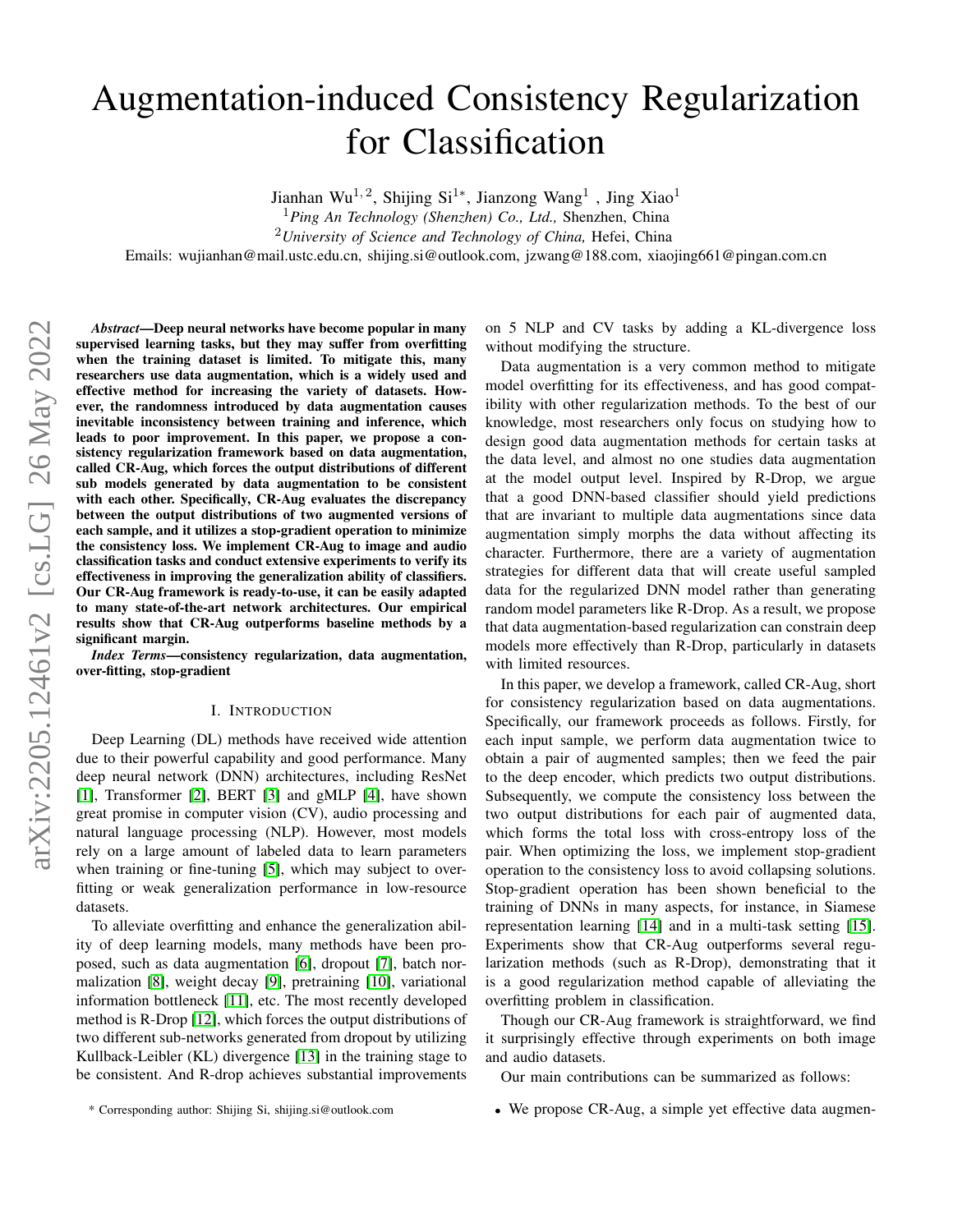tation regularization framework, which can be widely used in deep learning classification tasks.

- We conduct extensive experiments on both audio and image datasets with two popular network architectures to verify the effectiveness of our method in comparison with other baseline methods.
- A comprehensive ablation study reveals that stop-gradient operation and consistency loss function plays a critical role in the performance of CR-Aug.

## II. RELATED WORKS

#### *A. Data Augmentation Regularization Methods*

Deep models bring better performance as moving toward large parameter models, especially some large pre-trained models like BERT, Vision Transformer [\[16\]](#page-6-3), GPT family [\[17,](#page-6-4) [18\]](#page-6-5), *etc*. But with that comes overfitting when the training dataset is limited, which requires regularization to reduce it. At present, there are some regularization methods, such as batch normalization, weight decay, *etc*. Among them, the most commonly used method is data augmentation, which is widely used successfully in many neural network architectures, such as convolutional neural networks (CNN), recurrent neural networks (RNN), Transformer. Its success can be interpreted as randomly cropping, scaling, and rotating the data in the data dimension to increase the training data and make the training data as diverse as possible, which makes the trained model have stronger generalization ability. For images, a recently developed method is random erasing [\[19\]](#page-6-6), which randomly selects a rectangular area and erases pixel values with random numbers. Doing so can get a lot of occluded training data, which is helpful for training. Therefore, the trained model is able to mitigate overfitting and be robust to occluded images. For audio, a recently developed method is the ensemble of different data augmentation [\[20\]](#page-6-7), which improves the diversity of training data by integrating multiple audio data augmentation methods. Compared with the method without data augmentation, the accuracy of this method on animal audio classification is greatly improved.

Unlike previous studies that sought to design specifically data augmentation methods to improve classification accuracy, we further investigate regularization models in the context of the success of data augmentation. Specifically, by using cosine similarity to drive data-augmented sub-models for each input data to produce similar predictions, that is, we perform a regularization operation at the model output level. Doing so not only increases the randomness of the data but also reduces the parameter freedom of the sub-model, which improves the generalization performance of the model during the inference phase.

#### *B. Consistency Regularization*

The main idea behind consistency regularization is that its predictions should be consistent with small perturbations in the input [\[21\]](#page-6-8). This method is widely used in semi-supervised and self-supervised learning because it can learn a good representation of the input data [\[22\]](#page-6-9). The perturbation is generally performed on the model and the data, and dropout is commonly used for the model. FD [\[23\]](#page-6-10) trains two copies of the same model with different dropout masks, using  $L_2$  loss to minimize the difference between their predictions, this method performs well in both NLP and CV. Data augmentation is frequently used at the data level. Cutoff [\[24\]](#page-6-11) accomplishes the goal of augmenting data by deleting some pixels of the data. Then performing Consistency training on both the original and augmented data. UDA [\[25\]](#page-6-12) emphasizes regularization training on semi-supervised learning using the state-of-theart data augmentation methods. However, these methods only focused on the data augmentation method and did not discover the link between data augmentation and consistency regularization. We propose CR-Aug, which employs cosine similarity to constrain data that has undergone multiple data augmentation and sampling to generate consistency predictions to mine the relationship of data augmentation with consistency regularization. The effectiveness of CR-Aug as a consistency regularization method is demonstrated by theoretical analysis and experimental verification.

## III. METHODOLOGY

In this section, we elaborate on the details of how CR-Aug works. Firstly, we detailedly introduce the architecture and the algorithm of our framework and explain its principles. Then we cover the objective loss functions in our paper.



Figure 1. The overall architecture of our CR-Aug framework for classification.

## <span id="page-1-0"></span>*A. CR-Aug*

The overall architecture of CR-Aug is shown in Figure ??. For each input data  $x$ , we first perform data augmentation to obtain  $x_1$  and  $x_2$ , and then feed these two augmented data into the same deep neural networks (DNN) backbone (an encoder, such as ResNet18). Subsequently, we have the logits from the encoder and pass them to a Softmax layer to yield the output distributions  $y_1$  and  $y_2$ . Finally, we calculate the consistency loss between the distributions  $y_1$  and  $y_2$ , plus the cross-entropy loss between the output distribution and ground-truth label y.

Following [\[14\]](#page-6-1), we utilize the stop-gradient operation to prevent collapsing when minimizing the consistency loss. For clarity, the pseudo-code of CR-Aug is presented in Algorithm [1.](#page-2-0) The key of CR-Aug lies in the consistency loss between the output distributions of two augmented samples for each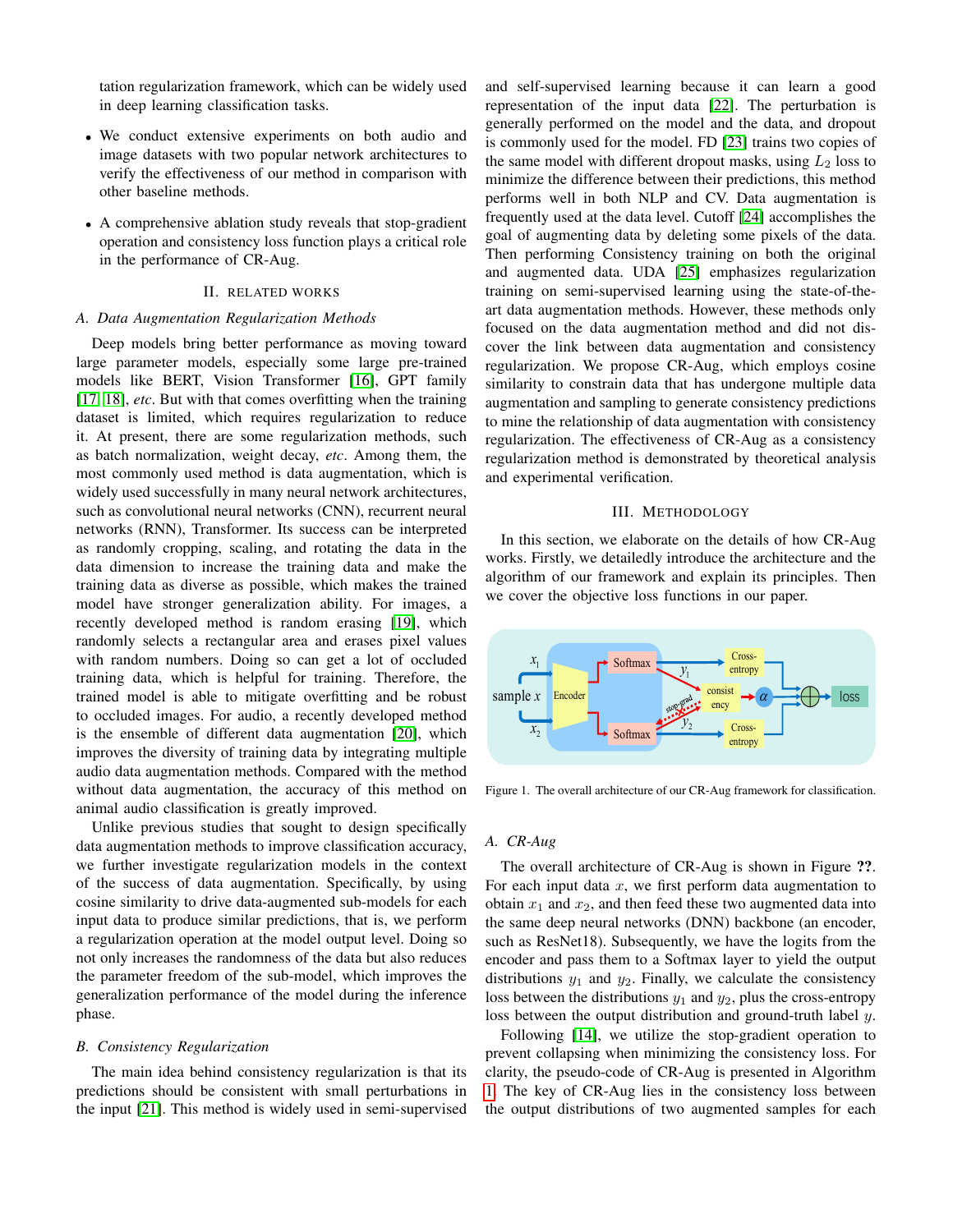## <span id="page-2-0"></span>Algorithm 1 CR-Aug, PyTorch-like

```
# f: backbone(ResNet50, gMLP and other models)
# Loss1: CrossEntropyLoss
# Loss2: Consistency loss
for x, y in loader: # load a minibatch x with n
     samples
x1, x^2 = aug(x), aug(x) # random augmentation
y1, y2 = f(x1), f(x2) = n-by-dL = Loss1(y1, y) + Loss1(y2, y) + alpha*Loss2(y1, y2.detach()) #loss and stop-gradient
L.backward() # back-propagate
update(f) # SGD update
```
input sample. Essentially, this loss ensures that a good encoder should produce output distribution invariant to the data augmentations.

Introducing the consistent loss may yield insignificant improvement in model performance. Therefore, we deploy stopgradient operation (the detach function in the Algorithm [1\)](#page-2-0), which is shown useful to the training of DNNs in the literature.

The specific principle of how stop-gradient works is as follows: the purpose of our consistency  $loss_2$  is to constrain the network to learn meaningful representations, which can be defined as the following form:

$$
L(\theta, \eta) = \mathbb{E}_{x, \Gamma}[\| F_{\theta}(\Gamma(x)) - \eta_x \|_2]
$$
 (1)

Where  $\Gamma$  represents data augmentation,  $F_{\theta}$  represents the encoder function, and  $\eta_x$  represents the representation of the input  $x$ .  $E$  is the expectation of  $x$  and data augmentation (that is, the sum of the expected loss of all inputs and data augmentation). For the convenience of analysis, the equivalent form of cosine similarity MSE [\[26\]](#page-6-13) is used to represent the similarity. Then the optimization objective can be simplified as:

$$
\min_{\theta,\eta} L(\theta,\eta) \tag{2}
$$

The form of this optimization objective is similar to the k-means [\[27\]](#page-6-14) algorithm. Among them, the variable  $\theta$  is similar to the cluster center, which are the learnable parameters of the encoder. The variable  $\eta$  is similar to the embedding vector of the sampling point, which is the representation of the input x. Then CR-Aug can be solved by an EM iterative algorithm [\[28\]](#page-6-15) like the k-means algorithm, fixing one variable and estimating another variable. Formally, it can be written as the following two sub-problems:

<span id="page-2-1"></span>
$$
\theta^t \leftarrow \arg\min_{\theta} L(\theta, \eta^{t-1})
$$
 (3)

<span id="page-2-2"></span>
$$
\eta^t \leftarrow \arg\min_{\eta} L(\theta^t, \eta) \tag{4}
$$

Where t represents the iteration round. It can be solved by SGD [\[29\]](#page-6-16) or ADAM [\[30\]](#page-6-17). In this process, stop-gradient is employed, that is, using detach function on  $y_2$ . The detach function will cut the data and no backward propagation would be conducted, which plays the role of fixing  $\eta^{t-1}$ . If there is no stop-gradient, equation [\(3\)](#page-2-1) has two variables and cannot be solved, which will result in collapsing solutions and bring poor results.

After solving  $\theta$ , there is only one variable left in equation [\(4\)](#page-2-2). Substituting  $\theta$  into the loss function, the second subproblem becomes:

$$
\eta^t \leftarrow \arg\min_{\eta} \mathbb{E}_{\Gamma}[\| F_{\theta^t}(\Gamma(x)) - \eta_x \|_2] \tag{5}
$$

Finally, the image x representation that is vital for downstream tasks after t iterations can be obtained by solving:

$$
\eta_x^t \leftarrow \mathbb{E}_{\Gamma}[F_{\theta^t}(\Gamma(x))]
$$
 (6)

It is worth noting that the effect of stop-gradient operation on any output is essentially unchanged (y2 in our experiment) since the encoder part of the model is the same (shared parameters). Besides, our experiments also verify the effectiveness of stop-gradient in the CR-Aug framework later.

## *B. Loss Function*

Here we cover the objective functions in the CR-Aug framework. The consistency loss between output distributions measures the discrepancy between two categorical distributions. Usually, the following three kinds of loss are commonly used: cosine similarity, KL-divergence and Jenson's Shannon (JS) divergence.

The cosine similarity in our experiment is defined as follows:

$$
\mathcal{D}(p,q) = 1 - \frac{p}{\|p\|_2} \cdot \frac{q}{\|q\|_2},\tag{7}
$$

where  $\left\| \cdot \right\|_2$  is  $\ell_2$ -norm. This is equivalent to the mean squared error of  $\ell_2$ -normalized vectors [\[31\]](#page-6-18). And the value of the cosine similarity is between 0 and 2 after adding 1.

Kullback-Leibler (KL) divergence and Jenson Shannon (JS) divergence [\[32\]](#page-6-19) are defined as follows:

$$
KL(p||q) = \int p(x) \log(\frac{p(x)}{q(x)}) dx,
$$
 (8)

$$
JS(p||q) = \frac{1}{2}KL(p||\frac{p+q}{2}) + \frac{1}{2}KL(q||\frac{p+q}{2})
$$
 (9)

where  $p$  and  $q$  are two output distributions. It should be noted that JS divergence is a variant of KL divergence, which solves the problem of asymmetry of KL divergence.

We calculate the cross-entropy loss of the two output distributions  $(y_1, y_2)$  with the real label  $(y)$  for classification, and calculate the consistency loss of  $y_1$  and  $y_2$  for consistency training. Therefore for each input sample, the total loss function is

$$
L = L_{CE}(y_1, y) + L_{CE}(y_2, y) + \alpha \cdot L_{Con}(y_1, y_2), \quad (10)
$$

where the  $L_{Con}(y_1, y_2)$  is the consistency loss between  $y_1$  and  $y_2$ , and it can be chosen from Cosine distance, KL divergence and JS distance. The  $\alpha$  is the weight of consistency loss.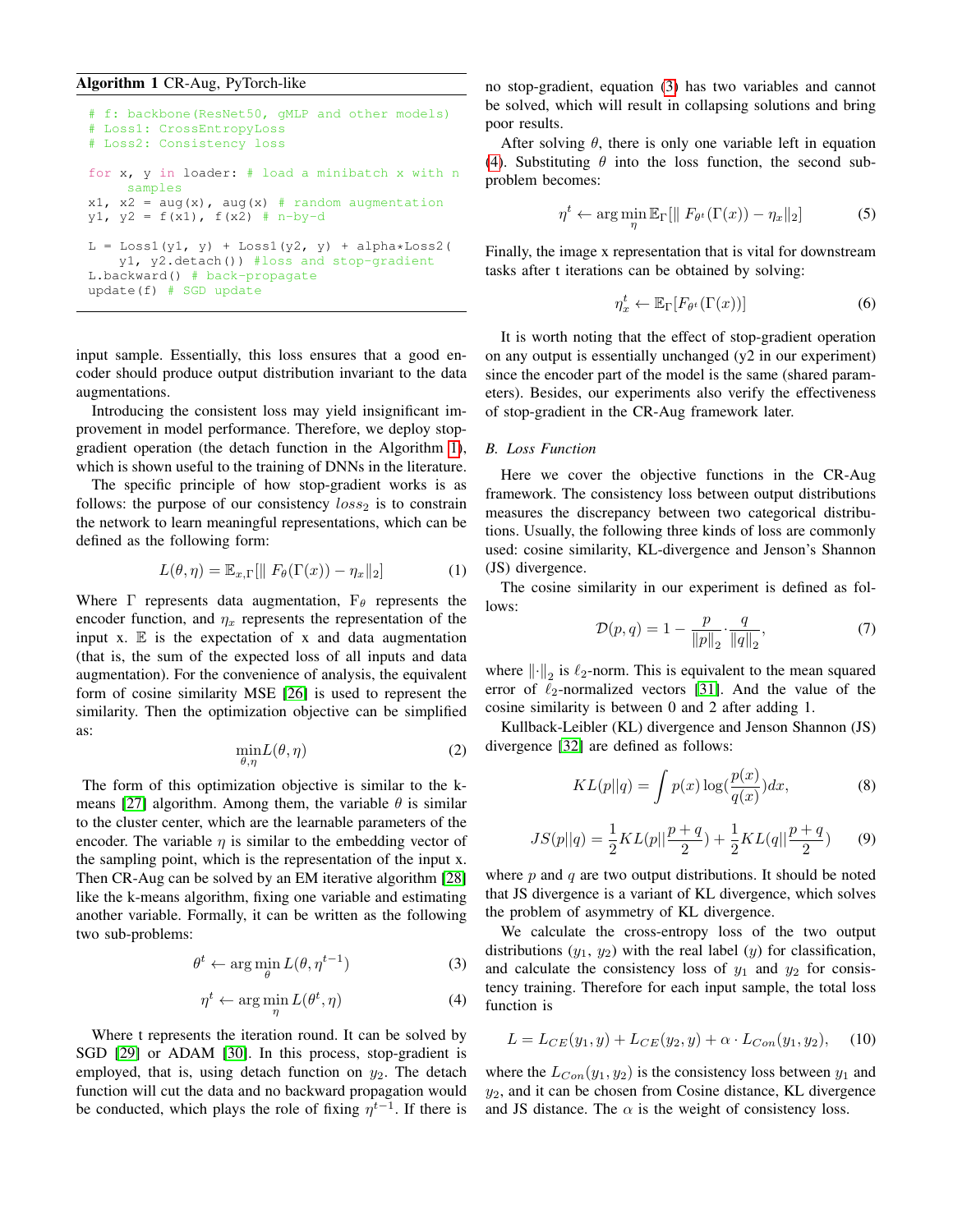## IV. EXPERIMENT SUTUP

In this section, we describe how we conduct experiments to verify the superiority of our CR-Aug framework in comparison with other baseline methods. Also, we present an extensive ablation study to show the source of the improvements.

## *A. Configuration*

We used the Pytorch framework to conduct experiments on two classification tasks, including one image dataset and two audio datasets. For image classification, we used the ResNet18 and gMLP model as the backbone of our structure. For audio classification, we used ResNet50 as the backbone of our structure. For comparison, we set a few baseline methods are as follows:

- Without data augmentation (w/o Aug): This is a generic classification with just one cross-entropy loss. And there is no augmentation and regularization method used in this method.
- R-Dropout: R-Dropout is a recently developed method, which forces the output distributions of different submodels generated by dropout to be consistent with each other. It can be seen as an enhanced variant of dropout. And we use the rates of dropout with the same value (0.3, 0.3). See [\[12\]](#page-5-11) for details.
- Weight Decay: This is a common regularization technique by adding a small penalty to improve generalization [\[33\]](#page-6-20). We implement the weight decay of 0.1 in the SGD optimizer.

In order to better compare the effect of various regularization methods, we remove all the tricks and regularization of the original state-of-the-art method. This is the reason why the accuracy of the latter baseline method is lower than that of the existing methods.

Metrics For both the image and audio datasets, because the datasets are balanced, we utilize accuracy as the performance metric.

Training details In the experiment phase, for both CR-Aug and baseline methods, the data is divide into training set, validation set and test set at a ratio of 8:1:1. The SGD algorithm is employed as the optimizer with the default parameters. The model is trained with a learning rate of 0.001 for CIFAR-10 and 0.01 for other datasets. Batch size is set to 32 and training epoch is set to 60 for all datasets. And we use Tesla-V100 with 16G memory to experiment.

## *B. Data Augmentation*

Because we use audio and image datasets in our experiments, we introduce data augmentation methods on audio and images separately.

*1) data augmentation for images:* For images, there are many kinds of data augmentation methods and they can be directly accessed in the Pytorch framework. Here are the augmentations we used: 1.) Flip [\[34\]](#page-6-21): randomly flipping the image

5 degrees in our experiments. Do not set more than 10 degrees, it will lead to poor results otherwise; 2.) Adding Gaussian noise (AN) [\[5\]](#page-5-4): superimposing random noise with Gaussian distribution on pixels; 3.) color jitter [\[35\]](#page-6-22): randomly change the exposure, saturation and hue of the image to form pictures under different lighting and colors; 4.) Randomly Resizing Cropping (RRC) [\[5\]](#page-5-4): specifically, first expanding the size of the image data to  $224 \times 224$ , and then randomly cropping it. Note that the cropping ratio here cannot be too large, otherwise it will lead to lower model accuracy. In our experiment, we used a size of 0.2\*1.0. For obtaining more abundant training data, we combined two or more methods above introduced on each mini-batch to obtain different augmentation schemes, such as the combination of RRC and Flip.

*2) data augmentation for audio:* There are many commonly used data augmentation methods for audio datasets, such as, time stretch (TS) [\[36\]](#page-6-23), pitch shifting (PS) [\[36\]](#page-6-23), adding Gaussian noise (AN) [\[36\]](#page-6-23), random masking (RM) [\[37\]](#page-6-24), add impulse response [\[38\]](#page-6-25) and so on. In our experiments, we chose four commonly used data augmentation methods: TS, PS, AN, and RM. The method TS is the slowdown or speed up the audio sample while keeping the pitch unchanged. The method PS is that raise or lower the pitch of the audio sample without changing the duration. The method AN is that randomly adds Gaussian noise to the audio sample. The method RM is to randomly set the value in a few percent (five in our experiments) of audio samples to 0. In order to generate more diverse data augmentation schemes and obtain more abundant training data, we also combined two or more of the above methods, which could get more satisfactory results in the next experiments.

#### V. EXPERIMENTAL RESULTS

## *A. Application To Image Classification*

Dataset and Backbone For image classification, we conduct experiments on one widely used benchmark dataset, that is CIFAR-10 [\[39\]](#page-6-26) dataset. CIFAR-10 dataset consists of 60000  $32 \times 32$  images of 10 classes, and there are 6000 images per class. We divide these 60000 images into training set, validation set and test set at a ratio of 8:1:1. We used two different DNN models (ResNet18 and gMLP [\[4\]](#page-5-3)) as the backbone of our framework in the experiments.

Results and Analysis Table [I](#page-4-0) displays the classification accuracy of various methods on CIFAR-10 dataset. The method with mixed augmentation (we marked it as Mixed Aug) outperforms the w/o aug baseline method by about 16% on gMLP backbone. The Mixed Aug method is the combination of multiple data augmentation methods (including RRC, flip, and color jitter), which brings rich images to make CR-Aug robustly help improve the model generalization and model performance. And it can be seen that RRC is the most effective single data augmentation method. R-dropout does not perform better than weight decay in ResNet backbone for that dropout is not suitable for applying to ResNet [\[40\]](#page-6-27). Noting that our results achieve 93.41% accuracy for ResNet-18 on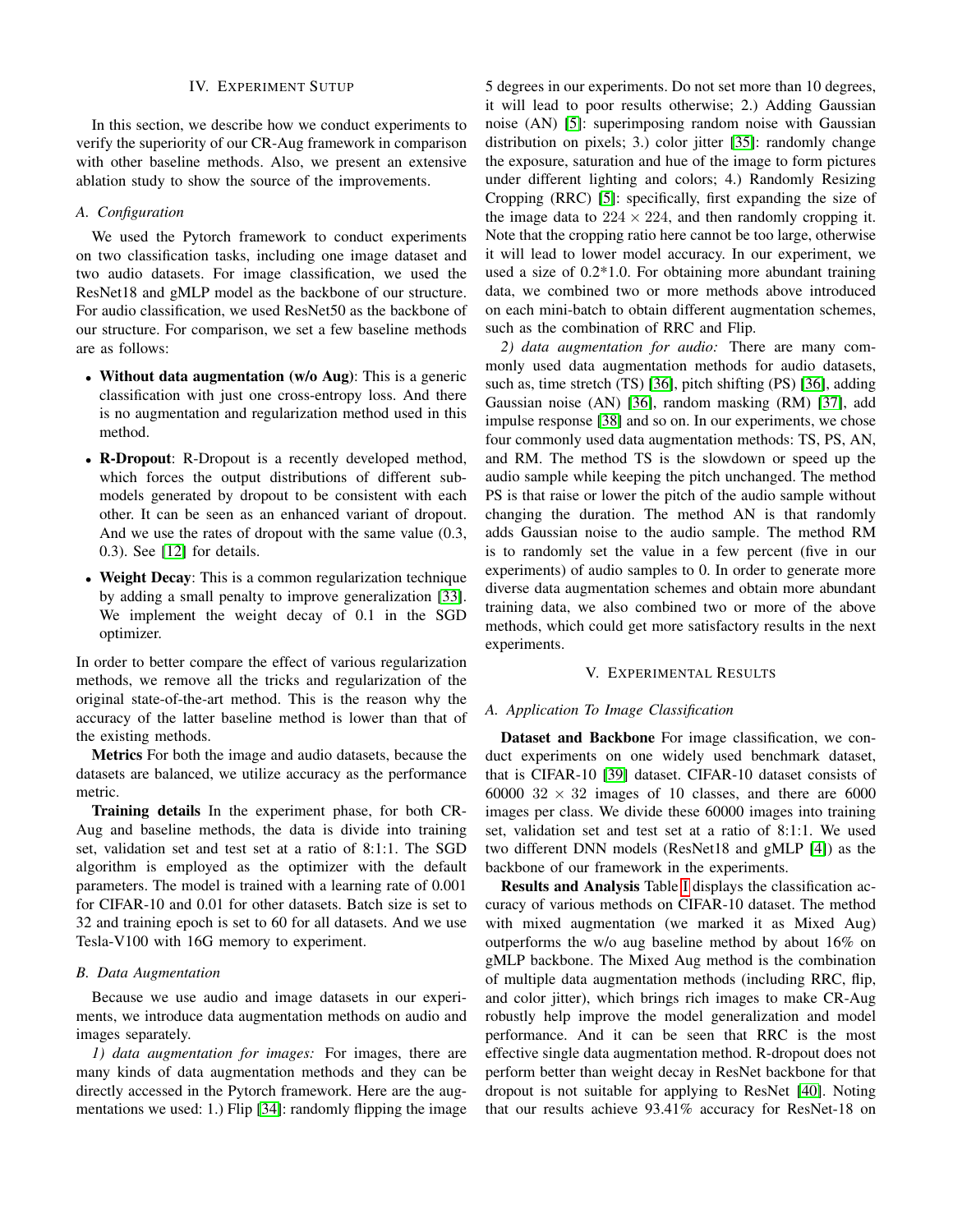CIFAR-10, which is lower than the state-of-the-art results. This is because our model uses only data augmentation without any other regularization methods, whereas the state-of-theart model uses lots of tricks and regularization methods that can improve generalization performance. By comparing the baseline method and our methods (RRC, flip, AN, RRC+flip, and Mixed Aug), we not only concluded the superiority of our method but also discovered the combination of several data augmentation methods work better than single data augmentation for image classification.

<span id="page-4-0"></span>Table I THE CLASSIFICATION ACCURACY OF VARIOUS METHODS ON CIFAR-10 DATASET USING TWO NETWORK BACKBONES. RRC: RANDOM RESIZE CROPING. RD: R-DROPOUT. AN: ADD GAUSSIAN NOISE. MIXED AUG: THE BEST COMBINATION OF DATA AUGMENTATIONS.

| <b>Backbone</b><br>Method | ResNet18         | gMLP           |
|---------------------------|------------------|----------------|
| $w/o$ aug                 | $81.71 + 0.07$   | $68.42 + 0.32$ |
| +RD                       | $82.13 + 0.16$   | $70.65 + 0.22$ |
| +Weight Decay             | $83.96 + 0.31$   | $70.64 + 0.05$ |
| $+RRC$                    | $91.71 \pm 0.15$ | $79.18 + 1.25$ |
| $+flip$                   | $84.88 + 0.56$   | $74.72 + 0.08$ |
| $+AN$                     | $85.95 + 0.12$   | $71.58 + 0.58$ |
| $+$ RRC $+$ flip          | $93.24 + 0.11$   | $80.06 + 0.75$ |
| +Mixed Aug                | $93.41 + 0.27$   | $84.14 + 0.43$ |

## *B. Application To Audio Classification*

Dataset and Backbone We conduct experiments on two audio datasets to verify the wide applicability of our framework. That is the Google Speech Commands dataset v0.01 [\[41\]](#page-6-28) and the Audio-MNIST dataset [\[42\]](#page-6-29). The Google Speech Commands dataset has 64720 one-second long utterances of 30 short words. These words are from a small set of commands and are spoken by a variety of different speakers. We load the data at a sampling rate of 16000. The Audio-MNIST consists of 30000 audio samples of spoken digits (0-9) of 60 different speakers [\[42\]](#page-6-29). Every sample is only 0.5-seconds-long. We use it to do 60 classification tasks. And ResNet50 as the backbone of our framework.

Results and Analysis Table [II](#page-4-1) displays the classification accuracy of various datasets on Resnet50 backbone. The results show that our methods (TS, PS, AN, RM, TS+PS, and Mixed Aug) can improve the model's accuracy on the Speech Commands dataset and Audio-MNIST dataset, exhibiting improved generalization performance. Since different data augmentation methods have different effects on different datasets, we only find the +RM method can outperform all baseline methods (but all higher w/o aug). But the accuracy of the combination of multiple data augmentation methods is better than baseline methods. And the best result Mixed Aug method (including RM, TS, and AN) achieved more than 1.2% accuracy than R-drop baseline on the Speech Commands dataset, which proves that our CR-Aug is a practical and readyto-use regularization method.

## VI. ABLATION STUDY

To explore the source of the effect of CR-Aug on mitigating overfitting, We did an extensive ablation study to analyze the effect of each part of our framework on improving accuracy. For image classification, we use ResNet18 as our backbone, and the dataset is CIFAR-10, the data augmentation method is flip. For audio classification, we use ResNet50 backbone and Audio-MNIST dataset to conduct experiments. And the data augmentation method is RM. The influence of stop-gradient, loss function, and consistency loss coefficient  $\alpha$  on accuracy are analyzed in detail as follows.

<span id="page-4-1"></span>

| Table II                                                        |
|-----------------------------------------------------------------|
| THE CLASSIFICATION ACCURACY ON TWO AUDIO DATASETS WITH          |
| RESNET50 BACKBONE. TS: TIME STRETCHING. PS: PITCH SHIFTING. AN: |
| ADD GAUSSIAN NOISE, RM: RANDOM MASK, RD: R-DROPOUT, MIXED       |
| AUG: THE BEST COMBINATION OF DATA AUGMENTATION                  |

| Method        | Dataset | Speech Commands  | Audio-MNIST      |
|---------------|---------|------------------|------------------|
| $w/o$ aug     |         | $94.12 + 1.52$   | $95.45 + 0.27$   |
| +RD           |         | $96.52 + 0.99$   | $98.35 + 0.32$   |
| +Weight Decay |         | $96.65 + 0.16$   | $99.36 + 0.21$   |
| $+TS$         |         | $96.07 + 0.55$   | $98.96 + 0.13$   |
| $+ PS$        |         | $96.25 + 0.66$   | $99.06 + 0.21$   |
| $+AN$         |         | $96.02 + 0.82$   | $98.62 + 0.33$   |
| +RM           |         | $96.66 + 0.58$   | $99.41 + 0.21$   |
| $+TS+PS$      |         | $96.63 + 0.81$   | $99.35 + 0.18$   |
| +Mixed Aug    |         | $97.21 \pm 0.69$ | $99.51 \pm 0.18$ |

<span id="page-4-3"></span>*1) the effect of the stop-gradient:* During our experiment, we found that the classification accuracy of the model suddenly becomes very low (almost zero). We argue that the gradient disappeared or collapsing solutions appeared. Inspired by [\[14\]](#page-6-1), we used the stop-gradient to deal above situations. We did an ablation study to prove the effect of introducing stopgradient. As shown in figure [2,](#page-5-12) The classification accuracy becomes 0 after 5 epochs, which is not the case for experiments with stop-gradient. As quantified in Table [III,](#page-4-2) even if there is no collapse solution, stop-gradient can improve the classification accuracy. The results show that the introduction of stop-gradient can not only mitigate the collapsing solutions but also improve the accuracy of classification tasks. And the principle can be seen in the section [III-A.](#page-1-0)

Table III THE RESULTS OF EFFECT OF STOP-GRADIENT.

<span id="page-4-2"></span>

|             | w/o stop-grad. | w/ stop-grad.  |
|-------------|----------------|----------------|
| $CIFAR-10$  | $83.21 + 0.17$ | $84.88 + 0.56$ |
| Audio-MNIST | $97.45 + 0.29$ | $99.41 + 0.21$ |

*2) the effect of the loss function:* We compare the cosine distance with KL divergence and JS divergence in this part. For convenience, we utilize 'div' to represent divergence in the following table. Following Siamese [\[14\]](#page-6-1), we apply stopgradient to avoid collapsing solutions when minimizing the consistency loss (the effectiveness was analyzed in [VI-1\)](#page-4-3). The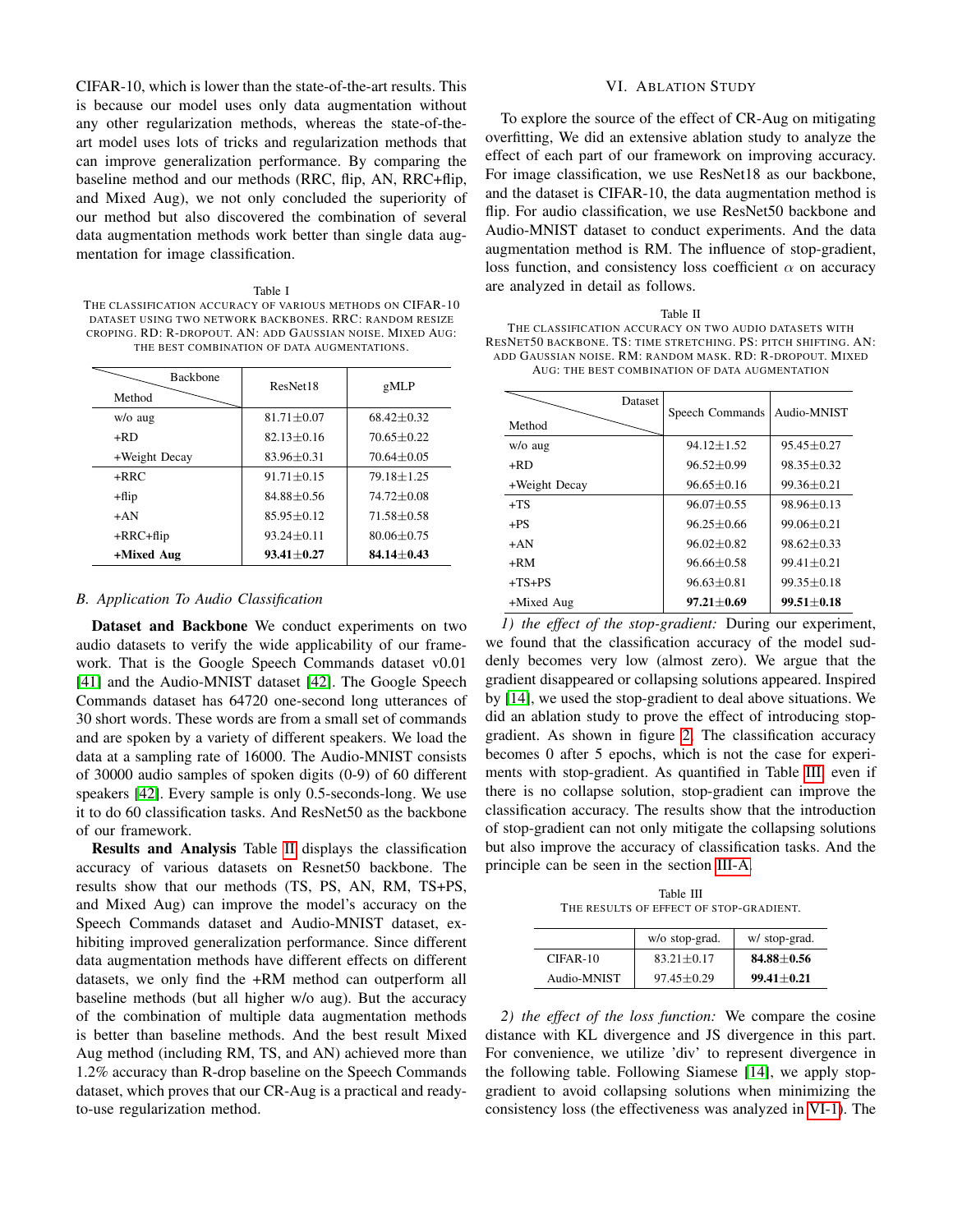

<span id="page-5-12"></span>Figure 2. Collapsing solutions *vs*. Normal.

results of table [IV](#page-5-13) show that the cosine distance is more suitable for the structure.

Table IV THE RESULTS OF THE EFFECT OF THE LOSS FUNCTION

<span id="page-5-13"></span>

|                                                   | kl div                              | JS div | cosine distance  |
|---------------------------------------------------|-------------------------------------|--------|------------------|
| $CIFAR-10$                                        | $84.18 \pm 0.54$   $84.32 \pm 0.63$ |        | $84.88 \pm 0.56$ |
| Audio-MNIST   $97.13 \pm 1.08$   $96.43 \pm 1.11$ |                                     |        | $99.41 + 0.21$   |

*3) the effect of the consistency loss coefficient* α*:* To explore the effectiveness of the weight of  $\alpha$ , we increase the weight of consistent loss from 0.1 to 1.0. As shown in table [V,](#page-5-14) As  $\alpha$  increases, it works best on the Audio-MNIST dataset when it is equal to 0.2, and it has been decreasing since then. For the CIFAR-10 dataset, the effect is best when arises to 0.5, and then the accuracy gradually decreases.  $\alpha = 0.2$  is more suitable for audio,  $\alpha = 0.5$  is more suitable for images. This means that  $\alpha$  should be adjusted accordingly for different datasets. For different tasks, it is more appropriate to select different coefficients.

<span id="page-5-14"></span>Table V THE EFFECT OF THE CONSISTENCY LOSS COEFFICIENT  $\alpha$ 

| $\alpha$ | Audio-NMIST    | $CIFAR-10$     |
|----------|----------------|----------------|
| 0.1      | $99.03 + 0.12$ | $84.05 + 0.32$ |
| 0.2      | $99.45 + 0.18$ | $84.32 + 0.67$ |
| 0.5      | $99.41 + 0.21$ | $84.88 + 0.56$ |
| 06       | $99.35 + 0.13$ | $83.95 + 0.88$ |
| 0.8      | $99.21 + 0.22$ | $84.35 + 0.73$ |
| 1.0      | $99.18 + 0.14$ | $84.21 + 0.72$ |

#### VII. CONCLUSION

We propose CR-Aug, a simple yet effective data augmentation regularization framework to address overfitting when training DL classifiers on image and audio datasets. Constraining the two augmented data by using cosine distance produces consistent predictions, and then using stop-gradient to mitigate collapsing solutions. Different data augmentation methods are given for different datasets. We verify the effectiveness and universality of the framework through experiments. This method is not limited to the above backbone and it can be easily applied to other models. So CR-Aug has huge potential in DL.

In future work, we will further research the effectiveness of our algorithm in the medical dataset. It is known that medical images are harder to augment as compared to natural images due to the TB-consistent findings and the ROI spans for a relatively smaller portion of the whole image. We'll try to come up with a good CR-Aug data augmentation solution for medical images.

### ACKNOWLEDGEMENT

This paper is supported by the Key Research and Development Program of Guangdong Province under grant No. 2021B0101400003. Corresponding author is Shijing Si from Ping An Technology (Shenzhen) Co., Ltd (shijing.si@outlook.com).

## **REFERENCES**

- <span id="page-5-0"></span>[1] K. He, X. Zhang, S. Ren, and J. Sun, "Deep residual learning for image recognition," in *Proceedings of the IEEE/CVF Conference on Computer Vision and Pattern Recognition*, 2016, pp. 770–778.
- <span id="page-5-1"></span>[2] A. Vaswani, N. Shazeer, N. Parmar, J. Uszkoreit, L. Jones, A. N. Gomez, Ł. Kaiser, and I. Polosukhin, "Attention is all you need," in *Advances in neural information processing systems*, 2017, pp. 5998–6008.
- <span id="page-5-2"></span>[3] J. Devlin, M. Chang, K. Lee, and K. Toutanova, "BERT: pre-training of deep bidirectional transformers for language understanding." Association for Computational Linguistics, 2019, pp. 4171–4186.
- <span id="page-5-3"></span>[4] H. Liu, Z. Dai, D. R. So, and Q. V. Le, "Pay attention to mlps," in *Advances in Neural Information Processing Systems 2021, NeurIPS 2021*, 2021, pp. 9204–9215.
- <span id="page-5-4"></span>[5] C. Shorten and T. M. Khoshgoftaar, "A survey on image data augmentation for deep learning," *Journal of Big Data*, vol. 6, no. 1, pp. 1–48, 2019.
- <span id="page-5-5"></span>[6] C. Gong, D. Wang, M. Li, V. Chandra, and Q. Liu, "Keepaugment: A simple information-preserving data augmentation approach," in *Proceedings of the IEEE/CVF Conference on Computer Vision and Pattern Recognition*, 2021, pp. 1055–1064.
- <span id="page-5-6"></span>[7] N. Srivastava, G. E. Hinton, A. Krizhevsky, I. Sutskever, and R. Salakhutdinov, "Dropout: a simple way to prevent neural networks from overfitting," *The journal of machine learning research*, vol. 15, no. 1, pp. 1929–1958, 2014.
- <span id="page-5-7"></span>[8] S. Ioffe and C. Szegedy, "Batch normalization: Accelerating deep network training by reducing internal covariate shift," in *International Conference on Machine Learning*. PMLR, 2015, pp. 448–456.
- <span id="page-5-8"></span>[9] I. Loshchilov and F. Hutter, "Decoupled weight decay regularization," in *7th International Conference on Learning Representations, ICLR*. OpenReview.net, 2019.
- <span id="page-5-9"></span>[10] D. Erhan, A. Courville, Y. Bengio, and P. Vincent, "Why does unsupervised pre-training help deep learning?" in *Proceedings of the thirteenth international conference on artificial intelligence and statistics*. JMLR Workshop and Conference Proceedings, 2010, pp. 201–208.
- <span id="page-5-10"></span>[11] S. Si, J. Wang, H. Sun, J. Wu, and C. Zhang, "Variational information bottleneck for effective low-resource audio classification," in *Interspeech 2021, 22nd Annual Conference of the International Speech Communication Association, Brno, Czechia, 2021*. ISCA, 2021, pp. 591–595.
- <span id="page-5-11"></span>[12] X. Liang, L. Wu, J. Li, Y. Wang, O. Meng, T. Qin, W. Chen, M. Zhang, and T. Liu, "R-drop: Regularized dropout for neural networks," in *Advances in Neural Information Processing Systems, NeurIPS*, 2021, pp. 10 890–10 905.